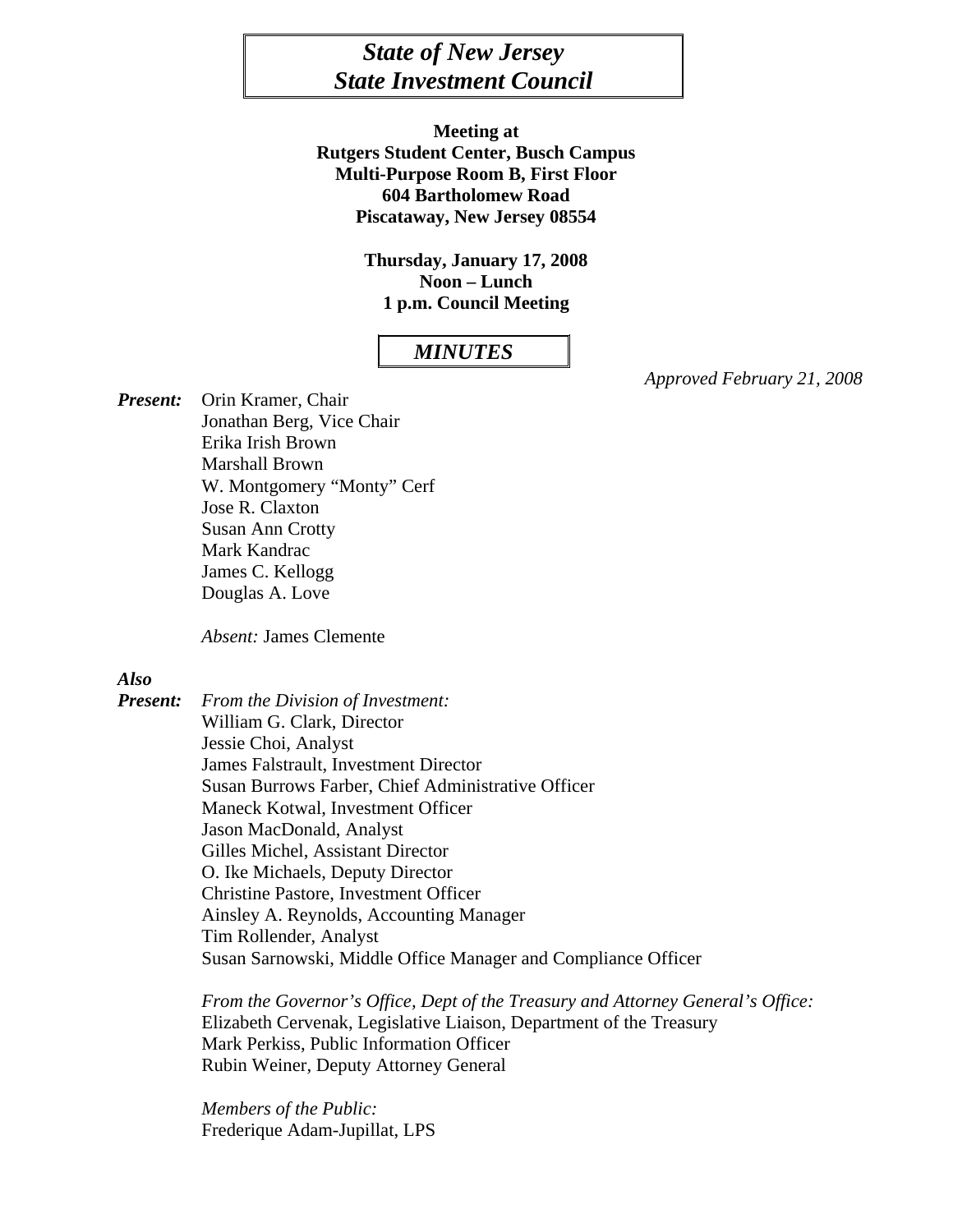*Also* 

*Present: (continued)*  Jamie Barker, Revenue Shirley Bryant, L&PS Vonda Brunsting, SEIU Russell Caffey Jose Cardona, TESC Dorothy Carl, Revenue Sandy Coia Clifford S. Cooper III, NJ DOBI Barbara Counts. ELEC Paul P. Curcio, P&P Terry Dopp, Bloomberg Steven Dovidio, Revenue Harvey Jay Grossman, Banking and Insurance Jeffrey Grossman, DOI Deborah Jacob, MVC James Jameson, NJEA Sandy Johnson, DMV Richard Klockner, NJ Principals and Supervisors Assn Anthony Koze Nikk Kriss Michael LaRossa Patricia Latimer Tim McGuckin, NJEA Peter Mitchell Mitchell Mercer, DSS Anthony F. Miskowski, Member, CWA Local 1033 Marion Mnych, Public Defender Frank C. Mull A.M. Newman, MVC Rodney Nichols Kevin P. Norton, Bank of NY Mellon Frank O'Shea Shameko Palmer, Revenue Dale Parichuk, LPS Frank Percoskie, DOBI F.L. Richardson-Guerra Rae C. Roeder, President, Local 1033 Richard A. Rollins, Bank of NY Mellon John Ruth, Treasury Saul Smulyan Rodney Stevens, Division of Revenue Pat Stetler John Strachan, NJDHTS Raymond E. Weicker, NJ DOBI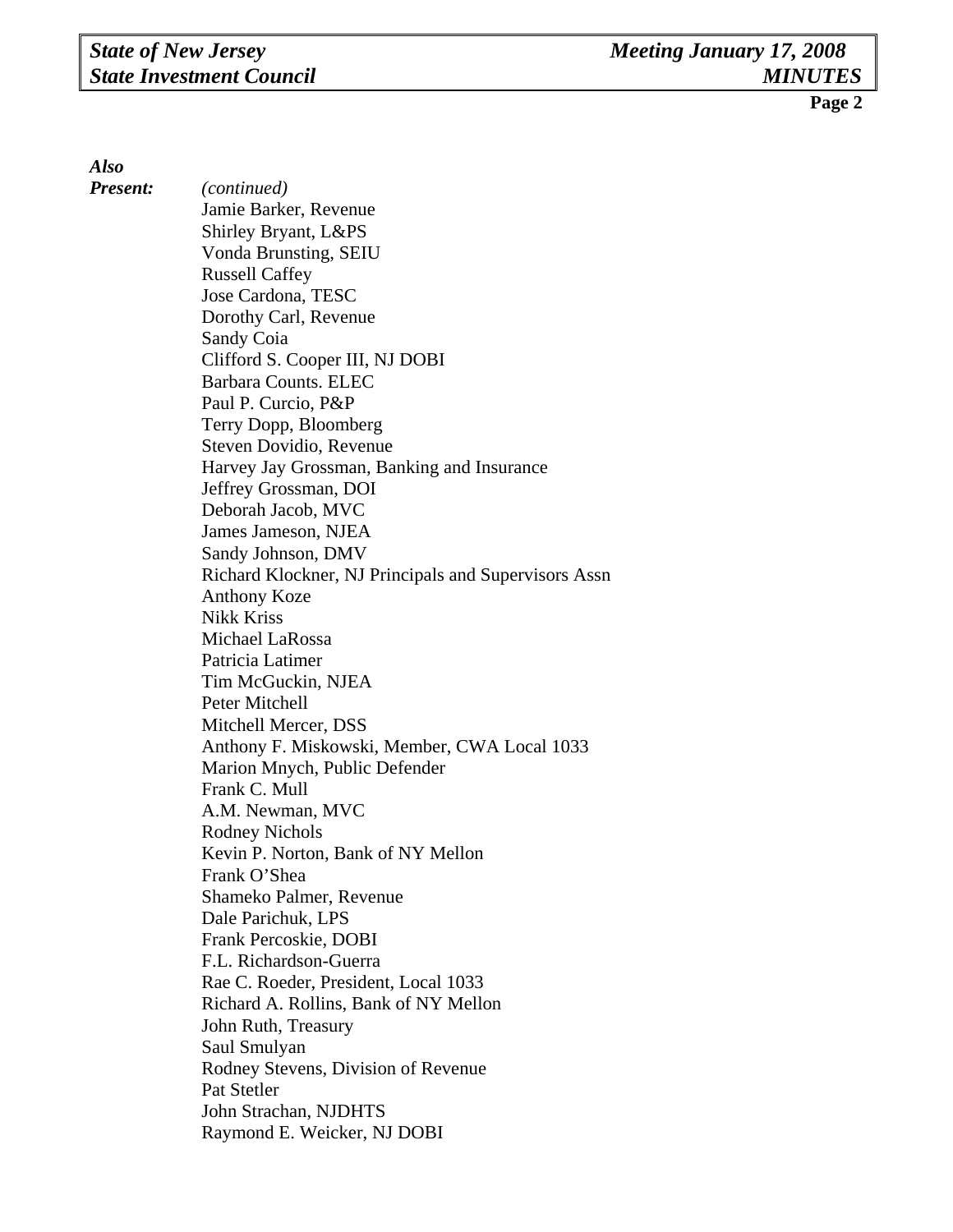*Also Present: (continued)*  Anne Wintens, DOE

# *I. Call to Order*

Chair Kramer called the meeting to order at 1:15 p.m.

#### *II. Notice of Meeting*

 Interim Council Secretary Susan Burrows Farber reported that in compliance with the Open Public Meetings Act, *NJSA 10:4-1 et seq.,* notice of the meeting scheduled for January 17, 2008 was sent by mail deposited in the post office, by facsimile and email on January 2, 2008. A copy of the notice is on file as posted in the Division and sent to the Council, the **Times of Trenton**, **The Star-Ledger**, the **Bergen Record**, the **Courier Post**, and Secretary of State.

# *III. Approval of Minutes*

The minutes of the regular meeting of the Council held on December 20, 2007 were approved on a motion by Mr. Claxton, seconded by Mr. Berg, with all voting aye except Mr. Kandrac and Ms. Irish Brown, who abstained because they were not at the December meeting.

#### *IV. Reports of Director Clark*

# *A. Memorandum from Director Clark to the Council, dated January 11, 2008, entitled "Investment Reports."*

Director Clark reported the Pension Fund had outperformed its benchmarks significantly in each portfolio for the 2007 calendar year, with an overall return of 9.20 percent. He said the Fund's significant underweight position in the financial sector was a main reason for its out-performance, and cited the contributions of the Fund's outside managers in raising early concerns about credit risks in the market that allowed the fund to move to a more secure position.

In response to a question from Dr. Love, Director Clark said that hedge funds were the topperforming asset class for the year, with estimated returns in the 11-12 percent range net of all fees. In addition to providing extremely good returns, Director Clark said the hedge fund investments "did what they're supposed to do" by buffering risk (i.e., the volatility) of equities.

Mr. Arena noted that both the equities portfolio and the Standard and Poor's Index were down in December, as stocks suffered from the credit crisis fallout. Director Clark noted the fund continued to view corporate debt cautiously.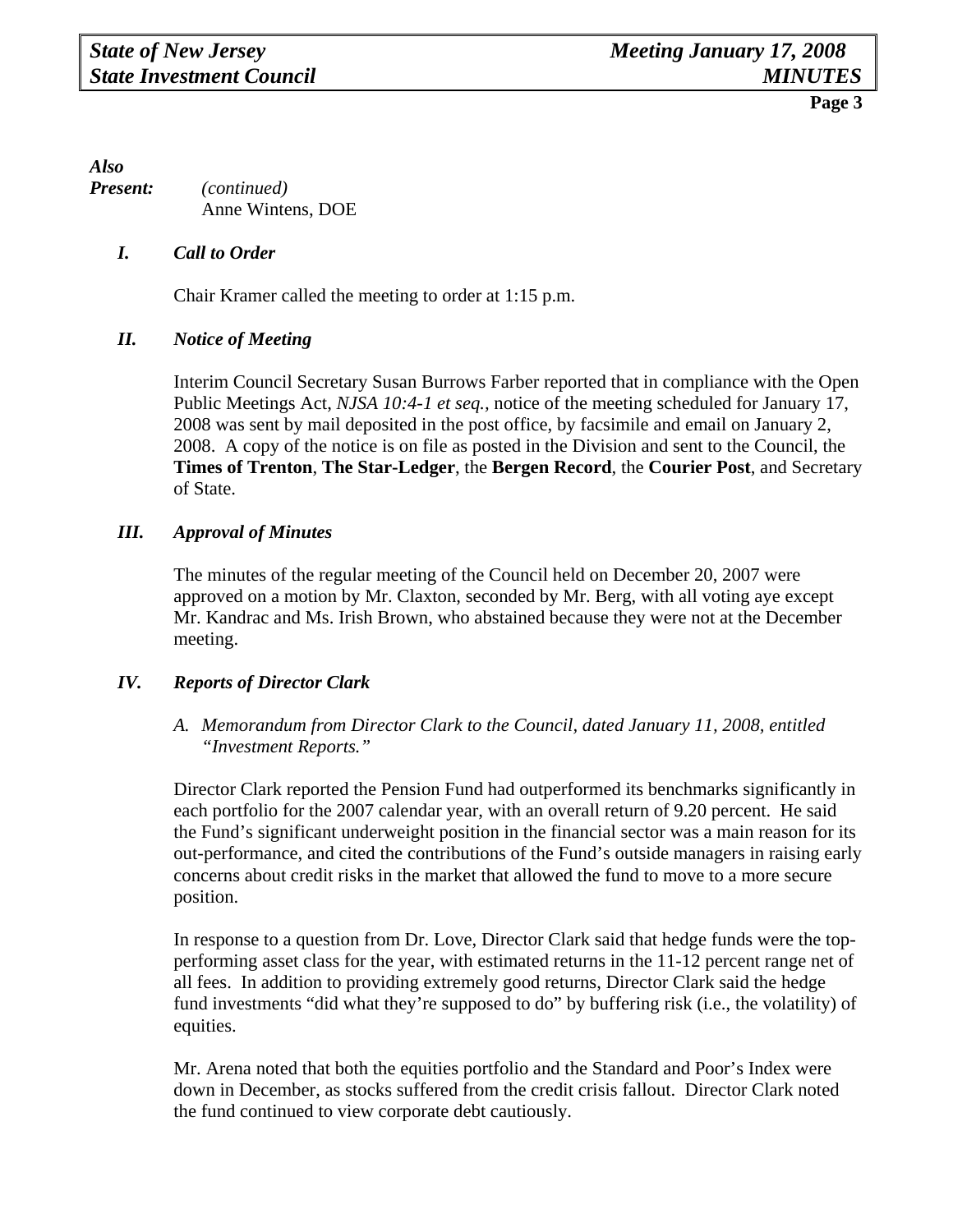Mr. Michel said the big story in the international portfolio was Japanese stocks, which trade as a proxy for global growth. As a result, the portfolio is underweight in Japanese equities, which contributed to the portfolio's strong performance in the past calendar year. Director Clark noted that the Division has commenced the funding of its emerging markets program by retaining four outside managers, but so far has provided only a conservative allocation to this portfolio.

Director Clark briefed the Council on two preferred stock purchases recently initiated and completed by the Division with Citigroup and Merrill Lynch, for \$400 million and \$300 million, respectively. Director Clark said what differed from other Division stock purchases was that both investments were done privately with the companies, allowing the Division to obtain superior terms over what was available on the open market; also that other private investors purchasing the preferred stocks included sovereign wealth funds. He reported that the size of the investments was comparable to many other purchases in the past, noting the Division had made moves much larger, and that both purchases still left the fund underweight in financials.

Director Clark said both purchases had been initiated by the Division in an effort to raise its financials weighting at a time when monetary and fiscal action historically signaled positive effects on this sector. He noted the terms obtained in both deals were superior to purchasing the common stocks of either company: a 9 percent current dividend for Merrill and a 7 percent return for Citigroup, with no fees. He noted the investments provide one of the most visible signs of the developing synergy between external managers, who provided market intelligence, and internal investment staff who sought, negotiated and closed both investments.

The Council commended the staff for a "fabulous performance." Mr. Cerf said not only were these "very good deals" for the fund, but that the Division's ability to move quickly "set New Jersey apart from the pack" as also noted positively by the press. Dr. Love agreed the Division's ability to move "quickly and credibly" with larger players was impressive. Chair Kramer cited staff for overtime work for doing "more than anyone could expect" in landing both opportunities for the Fund.

*B. Distribution of Audited Financial Statements for the Pension Fund and the Trustees for the Support of Public Schools Fund, including the Agreed-Upon Procedures Report for the Trustees for the Support of Public Schools Fund, as issued by KPMG for the fiscal year ended June 30, 2007.* 

Ms. Sarnowski noted that KPMG had issued no management letter to the Division, a positive indication that the auditors saw no significant weaknesses in internal controls. *Note:* Mailed separately as a part of each Council package were courtesy copies of the Division of Pension and Benefits' Final Financial Statement and the Final Financial Statements for the following individual pension plans, as issued by KPMG for the fiscal year ended June 30, 2006: Consolidated Police and Firemen's Pension Fund, Judicial Retirement System, New Jersey State Employees Deferred Compensation Plan, Police and Firemen's Retirement System, Prison Officers' Pension Fund, Public Employees'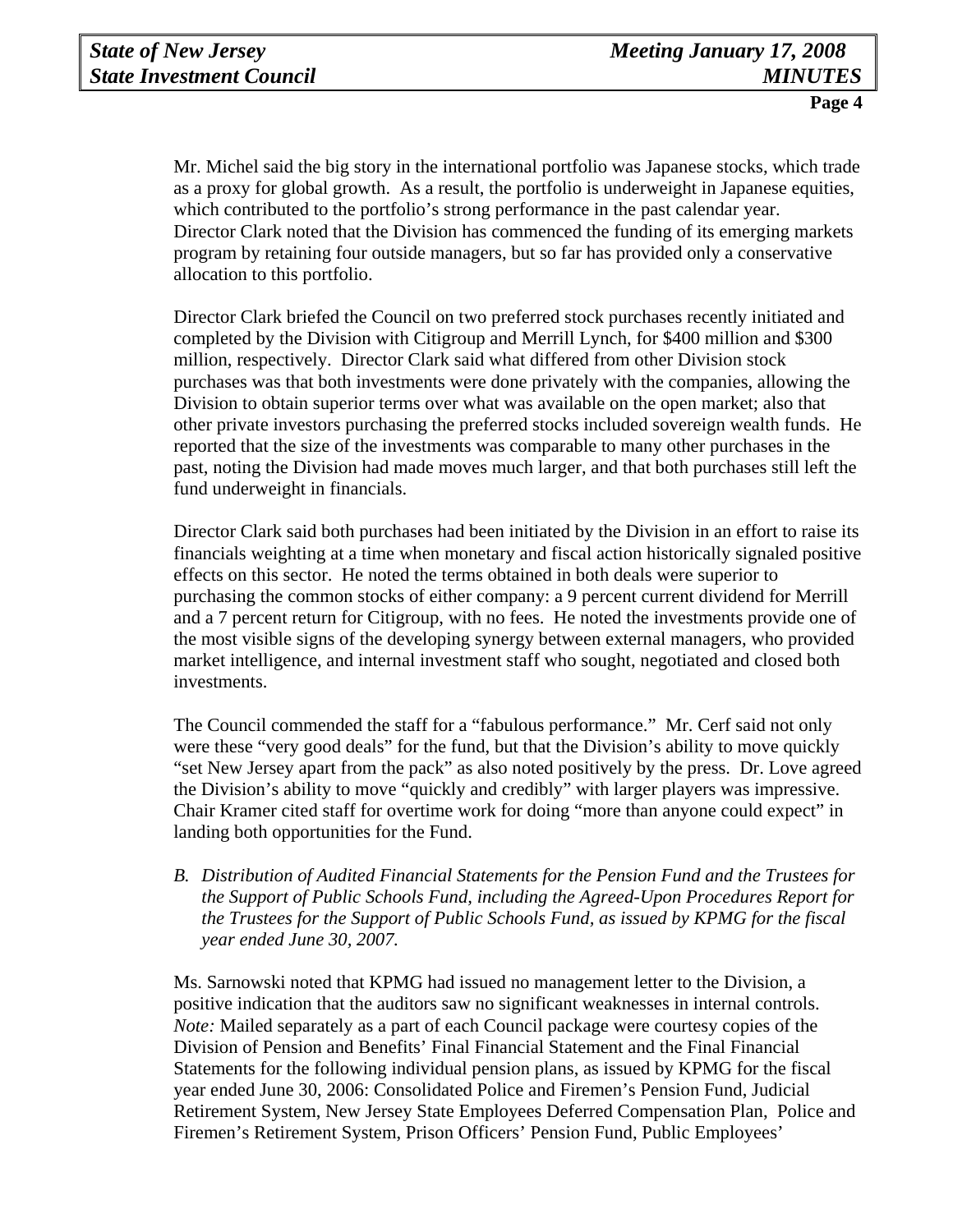Retirement System, State Police Retirement System, Supplemental Annuity Collective Trust, Teachers' Pension and Annuity Fund.

*C. Memorandum from Compliance Officer Sarnowski to the Council, dated January 8, 2008, entitled "Review of Fiscal Year 2007 Commissions." Accompanying the memorandum is the audited commissions report containing the Schedule of Dollar Volume of Domestic Transactions and Commissions, Schedule of Dollar Volume of Foreign Transactions and Commissions and Schedule of Direct Transactions, as issued by KPMG for the fiscal year ended June 30, 2007.* 

Ms. Sarnowski noted the Division had paid \$37.5 million in commissions in fiscal year 2007. The average domestic commission rate decreased a bit over the previous year as part of an overall downward trend and the negotiation of more competitive rates by the Division. International per-share costs increased slightly as a result of the country mix and rising market environment.

*D. Verbal Report of Director Clark regarding Division employees' compliance with Departmental Code of Ethics.* 

Ms. Sarnowski reported that the Division has an ethics policy covering personal trading by staff, consistent with industry practice. The policy requires that any personal trades be approved in advance, that blackout periods for personal trading are observed when the Division is trading, and that employees cannot profit from trades made within a 60-day period. All Division employees are required to make an initial filing of securities held upon employment and to update their record each calendar year.

Ms. Sarnowski reported that during the 2007 calendar year, the Division had two employees who traded without prior authorization and eight employees who failed to report the ownership of securities. Division process is that each receive a written warning upon violation; all of the foregoing employees have been or will be issued warnings.

# *E. Verbal report of Director Clark on recent Division recognition.*

Director Clark noted that the Division had been nominated by Institutional Investor and Money Management Letter as Large Public Pension Fund of the Year; the winner will be announced in early March. He said that in February, the Division will be inducted into the Wall Street Hall of Fame by the National Association of Securities Professionals, New York Chapter. The Council offered congratulations on the honors.

#### *V. Committee Reports*

There were no committee reports.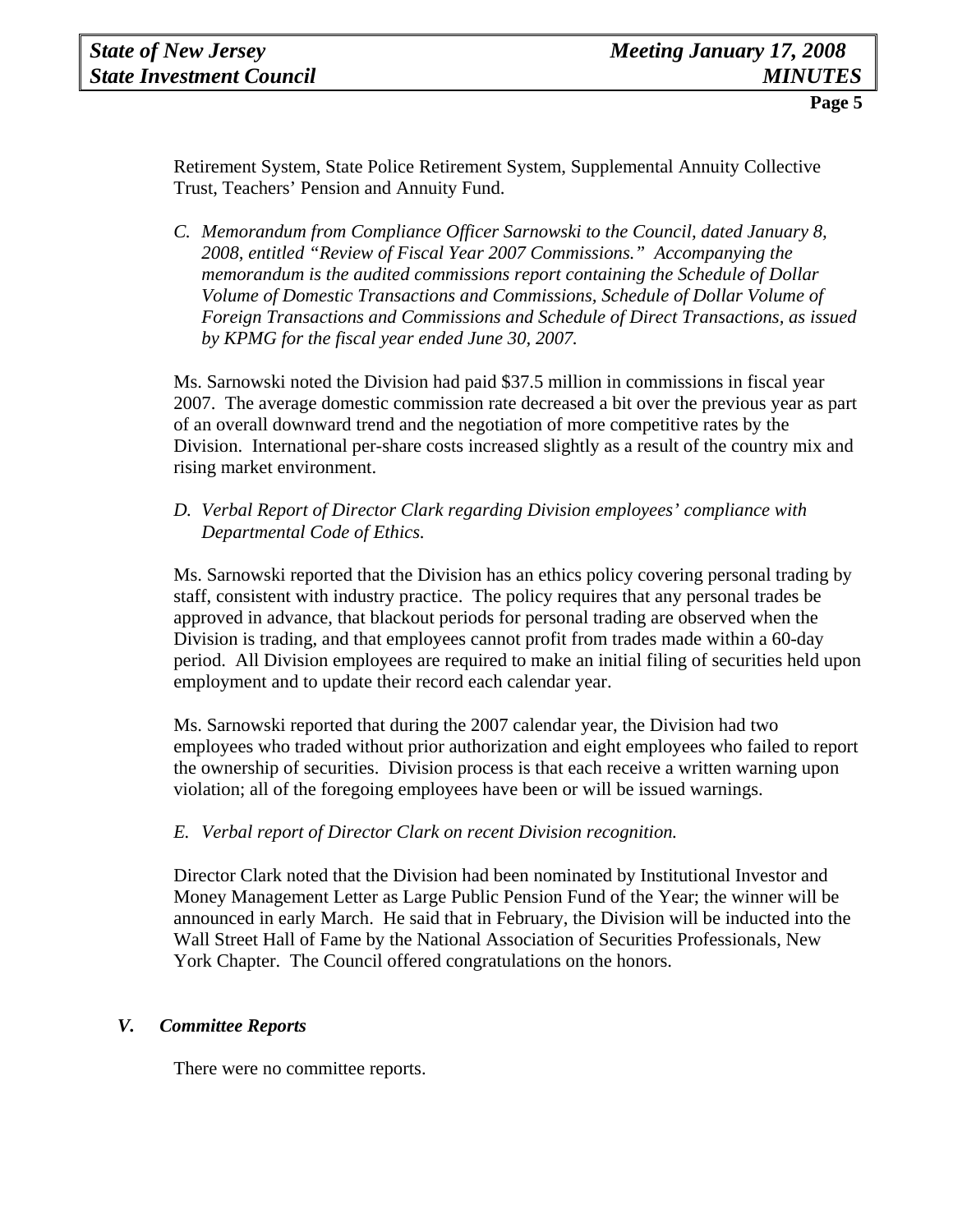# *VI. Pending Matters*

There were no pending matters.

# *VII. New Business*

*A. Proposed Alternative Investments* 

There were no alternative investments proposed.

- *B. For Adoption by the Council*
- 1. Memorandum from Director Clark to the Council, dated January 11, 2008, entitled "Fiscal Year 2008 Investment Plan."

Director Clark said that presentation of the fiscal year planned had been delayed by staff to accommodate the installation of a new Council. He said the fiscal year plan did not carry any significant changes: Alternative investments would continue to increase at the same pace as previous years and that our allocation to alternatives would still be less than that used by other large public pension funds. He said the plan called for a somewhat lighter allocation in equities, consistent with the risks perceived in that class.

He noted three long-term investment initiatives:

- Leveraging the Fund's size where appropriate to seek equity stakes in investment management firms, so that the Fund gains not only returns but shares in the manager's profits as well. CalPERS has started doing this, and New Jersey also will seek such opportunities, Clark said.
- Partnering with other funds to increase negotiating power in investments, particularly over fees. Director Clark said the Division will seek such partnerships with other public funds, but also with foreign funds and endowments. Sectors of interest are infrastructure and "sustainable investments" including alternative energy.
- Contracting with a new, global custodian to upgrade the investment tools and systems available to the Division. A request for bids is currently being prepared, he said. The move to a global custodian is expected to modernize and improve Division operations and save money.

Mr. Kellogg requested the Division to seek opportunities to encourage the use of hurdle rates. Mr. Berg said the increased allocation in alternatives is consistent with the best practices of other public funds, though the targets remain below those of other large investors. He said the change will further reduce risk in the portfolio by increasing diversification.

The investment plan was approved unanimously on a motion by Dr. Love. (Marshall Brown was absent from the room at the time of the vote.)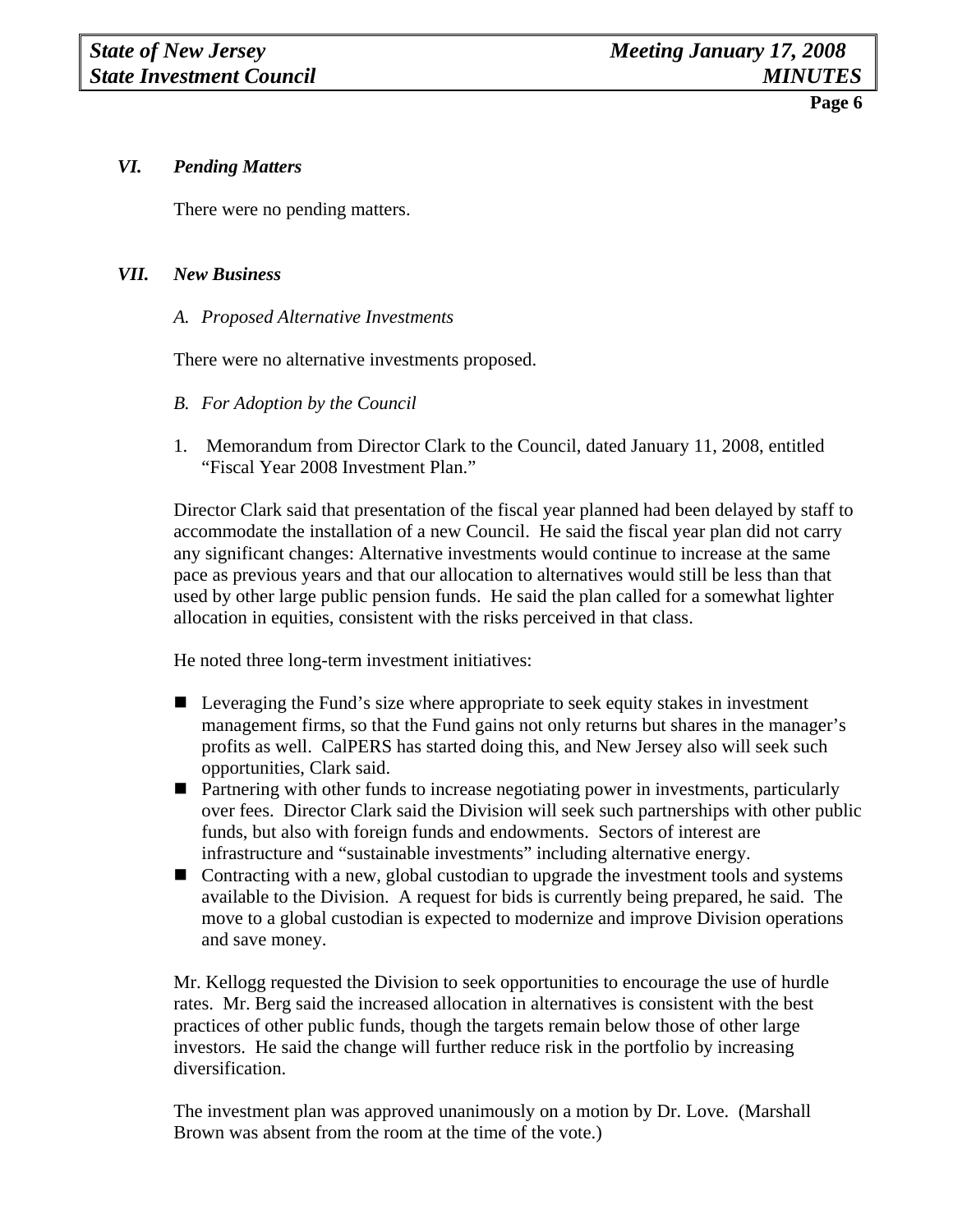- *C. For Acceptance by the Council*
- 1. Memorandum from Director Clark and Deputy Director Michaels to the Council, dated January 11, 2008, entitled "Third-Party Management of the New Jersey State Employees Deferred Compensation Plan (DCP): Annual Report 2006-2007."

Director Clark said this was the first annual report on the investment options within the Employees Deferred Compensation Plan, as required by the Council's regulations. The Plan is overseen by the Division of Pensions and Benefits, which drove the change to outside management of the fund, he said; the Division's role is to advise Pensions and Benefits on investment options and to ensure those options are consistent with the regulations of the State Investment Council. Director Clark said while there are always one or two funds on the Division's "watch" list, there are no changes recommended at this time. He said history of the plan to date has emphasized the benefits of diversification, and more recently growth stocks have significantly out-performed value stocks.

The plan was accepted unanimously on a motion by Mr. Claxton, seconded by Dr. Love. (Marshall Brown was absent from the room at the time of the vote.)

- D. *For the Information of the Council*
- 1. Memorandum from Director Clark to the Council, dated January 11, 2008, entitled "2007 Report on Northern Ireland" for filing with the Governor and Legislature.

Director Clark said that this annual report detailed companies in the domestic portfolio with holdings in Northern Ireland, and the compliance of these companies with the so-called McBride principles. He said there were no companies requiring action and no material non-compliance or violations in letter or spirit.

2. Memorandum from Director Clark to the Council, dated January 11, 2008, entitled "Highlights of New Jersey Performance from Public Fund Universe Report by R. V. Kuhns & Associates, Period Ending June 30, 2007."

Director Clark noted that the report supported Chair Kramer's earlier comment about New Jersey's smaller allocation to alternative investments versus other public pension funds, and that operating costs were lower than among peer funds because the Division has fewer external managers. Chair Kramer noted the report shows the Division has the fewest outside managers of the public funds surveyed and the most active management. Over the last year and for the past three-years, the Fund's performance was superior to the sample.

3. Memorandum from Chief Administrative Officer Burrows Farber to the Council, dated January 11, 2008, entitled "Corporate Governance and Legislative Update."

Ms. Burrows Farber reviewed memo highlights. There was no discussion.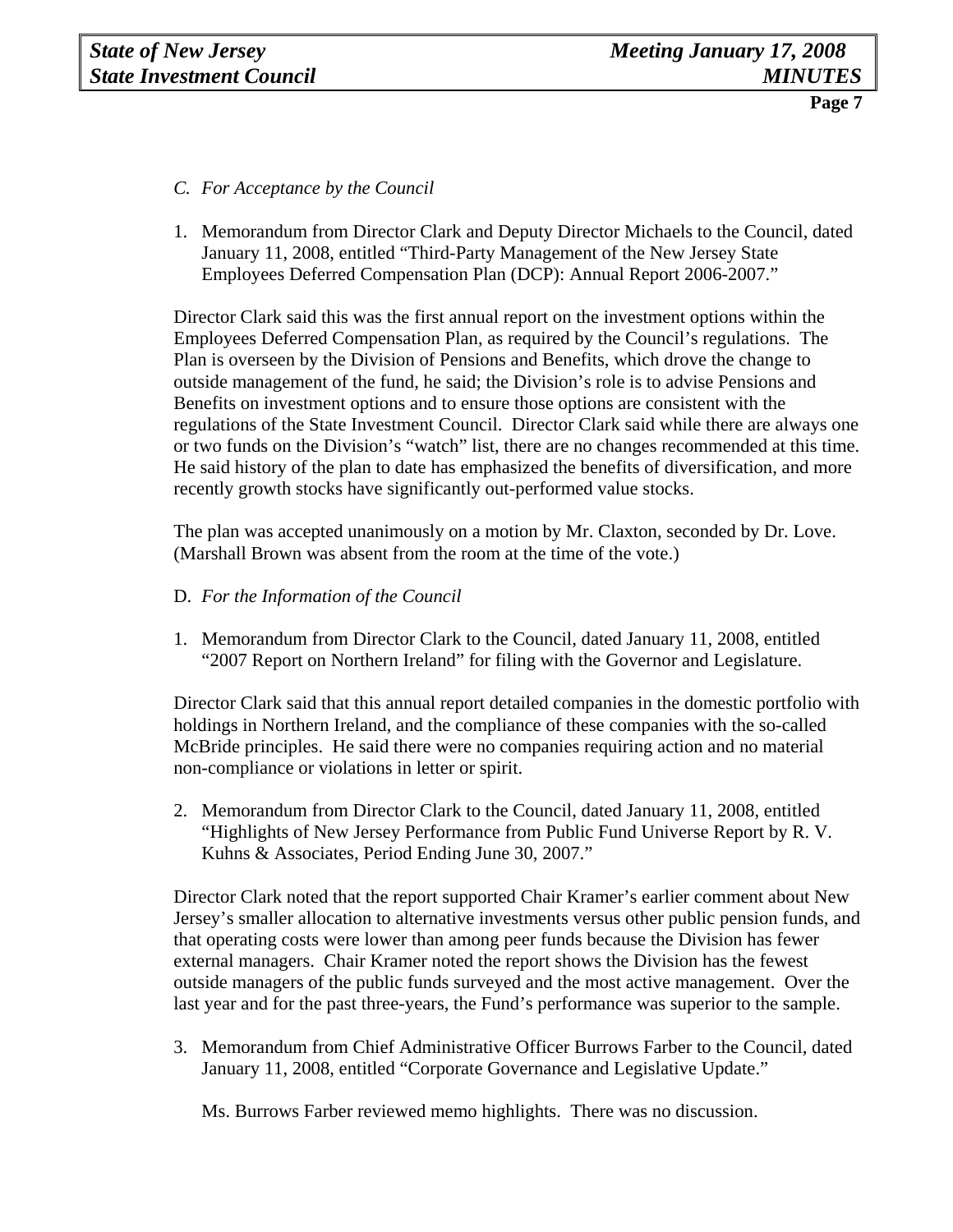4. Memorandum from Chief Administrative Officer Burrows Farber to the Council, dated January 11, 2008, entitled "Investment News Clips for January 2008 Council Meeting."

The memorandum was acknowledged without discussion.

#### *VIII. Communications*

There were no matters presented on behalf of the Acting Treasurer. Chair Kramer noted that David Rousseau had been newly named Acting Treasurer subject to confirmation. He said that Acting Treasurer Rousseau was a state veteran well versed in budgets and operations. He expressed appreciation on behalf of the Council for the support provided by former Treasurer Abelow and interim Acting Treasurer Michelline Davis. Director Clark cited them as strong supporters of the Division.

# *IX. Public Comment*

Three audience members who had submitted speaker request forms prior to the meeting were invited to address the Council.

Rae C. Roeder, president of CWA Local 1033, provided the Council with copies of the Pew Study of state pension funds and called New Jersey's level of contribution "utterly disgraceful." She urged the Council members who represent pension boards to talk with legislators about the state's annual contribution. The full text of her remarks as written is attached to the official record of the meeting.

Anthony F. Miskowski, executive secretary of CWA Local 1033, offered criticism of the performance of public stock issued by Apollo Management and Blackstone and asked why the Division pays both firms management fees when it could buy their stock instead. Council members clarified that the Division does not own stock in either firm, and that management services for which the Division pays are independent of the firms' public stock price. Mr. Miskowski also questioned what role the Division secures in alternatives management in exchange for its investments, noting CalPERS had been able to place a representative on the board of Silver Lake. Director Clark said that in most funds in which the Division is invested, the Division does hold an advisory seat. He added that direct equity shares as outlined in the investment plan would allow the Division to have not only a voice but a stake in the manager's profits. The full text of Mr. Miskowski's remarks as written is attached to the official record of the meeting.

William S. Bauer, an employee with the Department of Education, offered remarks for Mr. Dennis Cory who had registered to speak but was absent. Mr. Bauer criticized the investments in Merrill Lynch and Citigroup as a philosophically different direction for the fund, and asked when the State Investment Council approves such investments. Director Clark said the decision to buy the stock was made by Division employees as part of daily